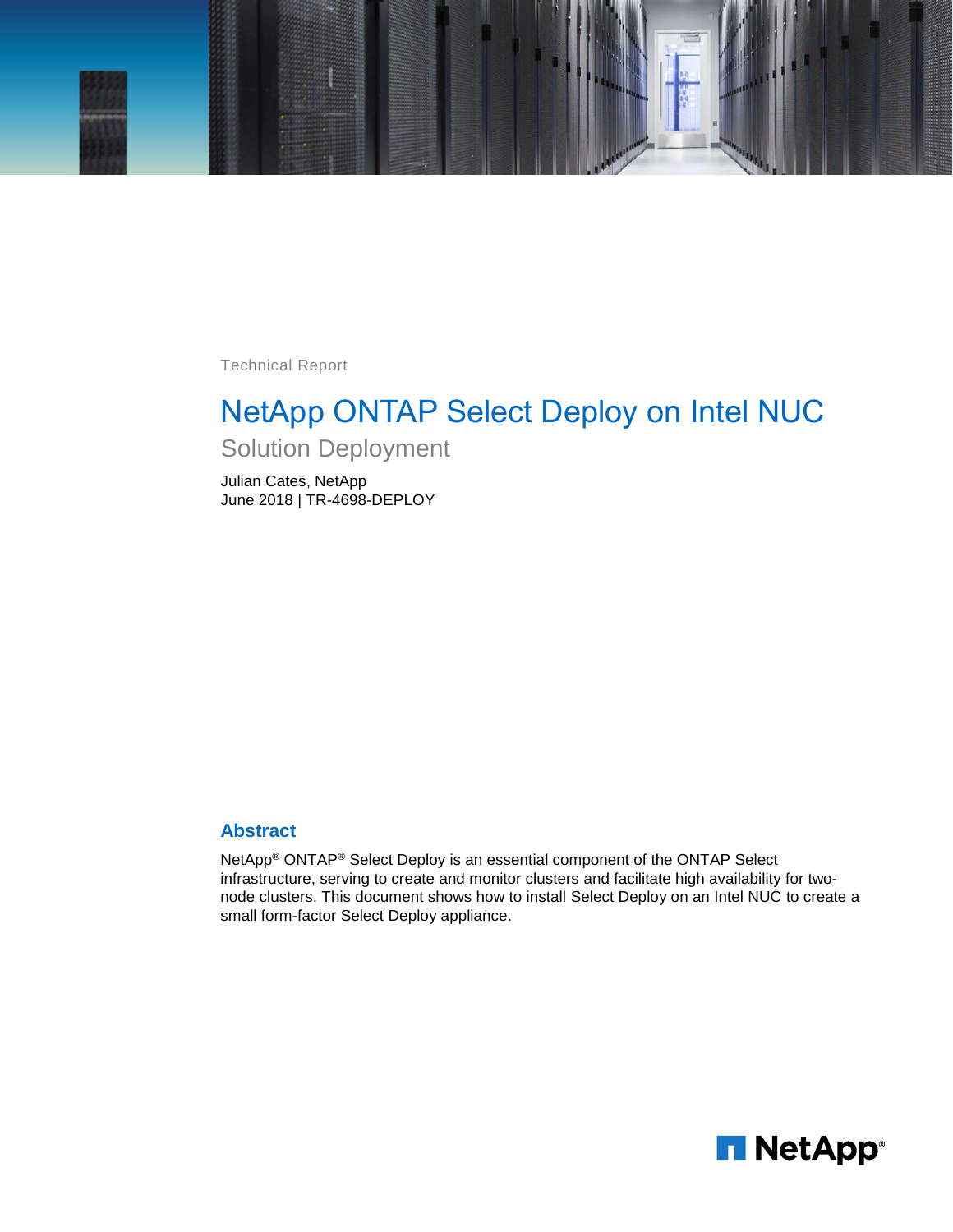# TABLE OF CONTENTS

|                | 1.1           |                       |  |
|----------------|---------------|-----------------------|--|
|                | 1.2           |                       |  |
| $\overline{2}$ |               |                       |  |
|                | 2.1           |                       |  |
|                | $2.2^{\circ}$ |                       |  |
| 3 <sup>1</sup> |               |                       |  |
|                | 3.1           |                       |  |
|                | 3.2           |                       |  |
|                |               |                       |  |
|                |               |                       |  |
|                |               |                       |  |
|                |               |                       |  |
|                |               | <b>LIST OF TABLES</b> |  |
|                |               |                       |  |
|                |               |                       |  |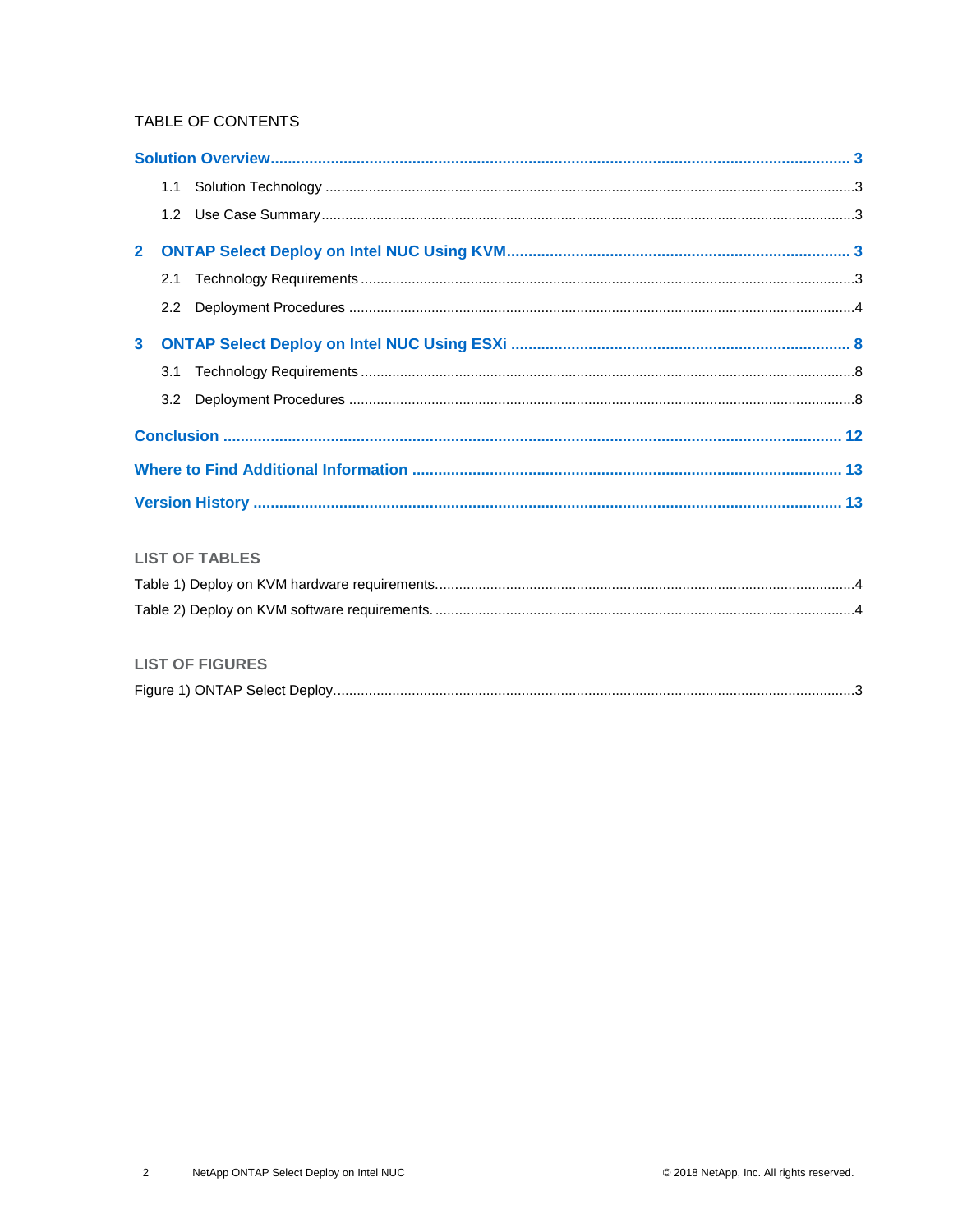# <span id="page-2-0"></span>**Solution Overview**

ONTAP Select Deploy is an essential tool used to create and monitor ONTAP Select clusters. Additionally, it provides a mediator service that enables high availability for two-node Select clusters. Deploy is provided as a virtual machine (VM) that runs on either the VMware ESXi or KVM hypervisors. In certain small-form-factor deployments, the hosts used for Select do not have enough resources to run both a Select node and a Deploy VM. In those instances, an Intel NUC can be used to run Deploy as a low-cost, small-form-factor standalone appliance.

# <span id="page-2-1"></span>**1.1 Solution Technology**

In this solution, ONTAP Select Deploy runs as the sole VM on the Intel NUC using either the KVM or VMware ESXi hypervisors. You can access Deploy using the CLI, an API, or a web UI to create ONTAP Select clusters.

[Figure 1](#page-2-5) shows the technical components of the solution.



<span id="page-2-5"></span>**Figure 1) ONTAP Select Deploy.**

# <span id="page-2-2"></span>**1.2 Use Case Summary**

This solution applies to the following use cases:

- ONTAP Select Deploy on Intel NUC using KVM
- <span id="page-2-3"></span>• ONTAP Select Deploy on Intel NUC using VMware ESXi

# **2 ONTAP Select Deploy on Intel NUC Using KVM**

In an effort to keep cost as low as possible, this configuration was tested using CentOS, KVM, and a relatively low-powered NUC configuration.

# <span id="page-2-4"></span>**2.1 Technology Requirements**

## **Hardware Requirements**

[Table 1](#page-3-1) lists the hardware components that are required to implement Deploy on a NUC using KVM.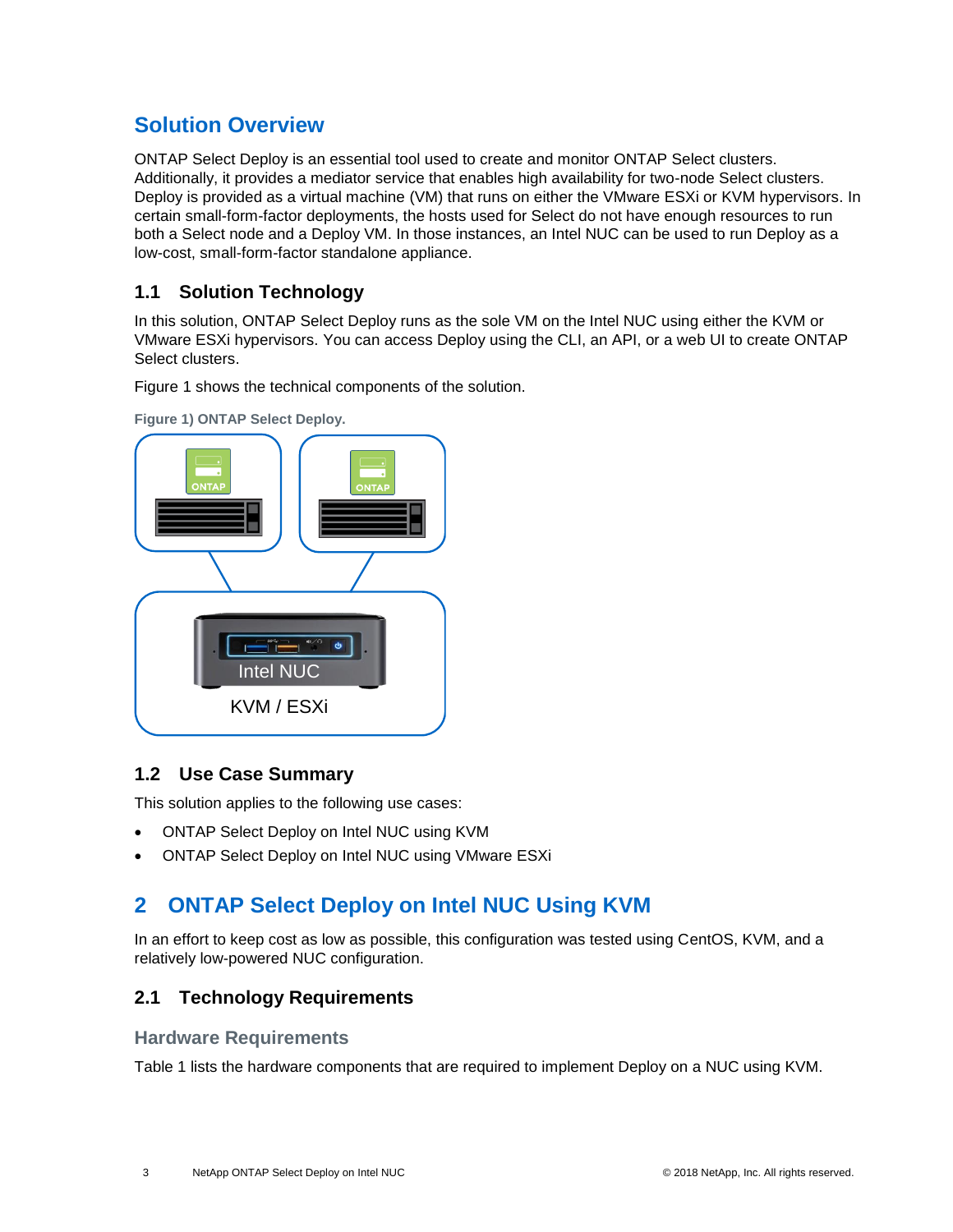<span id="page-3-1"></span>**Table 1) Deploy on KVM hardware requirements.**

| <b>Hardware</b> | Quantity |
|-----------------|----------|
| Intel NUC5CPYH  |          |
| <b>RAM</b>      | 8GB      |
| SSD             | 128GB    |

# **Software Requirements**

[Table 2](#page-3-2) lists the software components that are required to implement Deploy on KVM.

<span id="page-3-2"></span>**Table 2) Deploy on KVM software requirements.**

| Software                   | Version    |
|----------------------------|------------|
| CentOS minimal install     | 7.4 (1708) |
| Open vSwitch               | 2.7.3      |
| <b>ONTAP Select Deploy</b> | 2.7.2      |

# <span id="page-3-0"></span>**2.2 Deployment Procedures**

Deploying the solution involves the following tasks:

- Install the base OS.
- Install KVM.
- Install and configure Open vSwitch.
- Install the ONTAP Select Deploy VM.
- Configure ONTAP Select Deploy.

# **Install the Base OS**

To install the base OS, complete the following steps:

- 1. Create a bootable USB drive with a minimal build of Centos 7.4 (1708).
- 2. Boot the Intel NUC using the bootable USB drive.
- 3. Select the internal SSD as the installation destination using autopartitioning or customize the partitioning scheme by configuring it manually.
- 4. Under Network & Host Name, configure Ethernet for the local adapter using DHCP or a static IP address, if available.
- 5. Specify a host name for the installation.
- 6. Click Begin Installation.
- 7. Under User Settings, specify a root password.
- 8. Under User Settings, create a user called "admin" and select the option to make this user an administrator.
- 9. When the installation completes, remove the USB drive and click Reboot to reboot the system.

## **Install KVM**

To install KVM, complete the following steps:

1. Log in as root.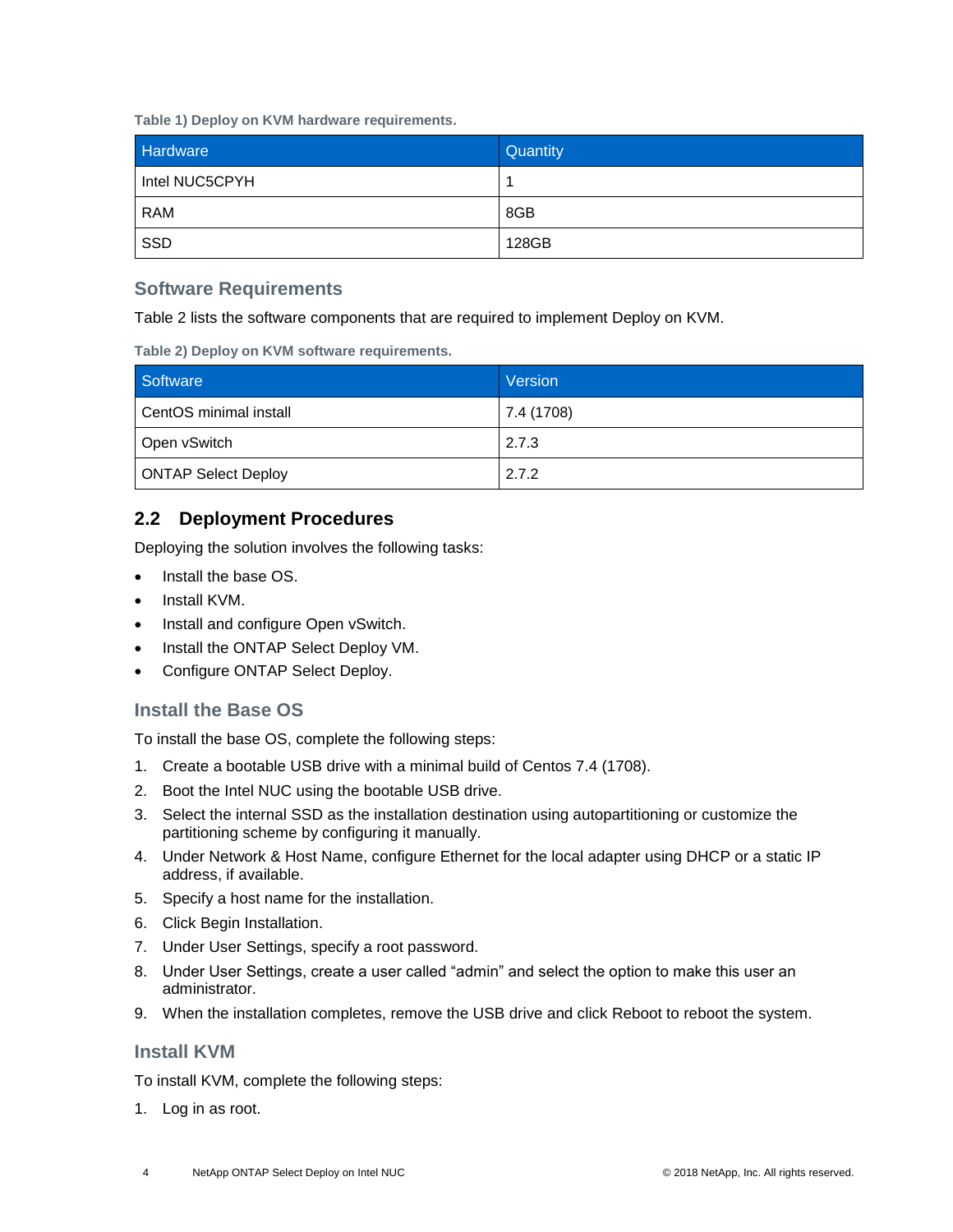#### 2. Use the yum utility to install the following packages:

**yum -y install qemu-kvm qemu-img virt-manager libvirt libvirt-python libvirt-client virt-install virt-viewer bridge-utils**

#### 3. Start and enable the libvirtd service.

**systemctl start libvirtd systemctl enable libvirtd**

#### 4. Verify that the KVM module is loaded.

| 1smod   grep kvm |             |                    |
|------------------|-------------|--------------------|
| kvm intel        | 170086 0    |                    |
| kvm              |             | 566340 1 kvm intel |
| irgbypass        | 13503 1 kvm |                    |

5. Reboot.

## **Install and Configure Open vSwitch**

To install Open vSwitch, complete the following steps:

1. Log in as admin and install packages required for building the Open vSwitch RPM.

**sudo yum -y install make gcc openssl-devel autoconf automake rpm-build redhat-rpm-config pythondevel openssl-devel kernel-devel kernel-debug-devel libtool wget checkpolicy selinux-policy-devel**

2. Create a directory to hold the RPM source files.

**mkdir -p /home/admin/rpmbuild/SOURCES**

3. Download the source files for Open vSwitch 2.7.3.

**cd /home/admin/rpmbuild/SOURCES**

**wget http://openvswitch.org/releases/openvswitch-2.7.3.tar.gz**

4. Extract the source files from the tarfile.

**tar xzf openvswitch-2.7.3.tar.gz**

5. Build the RPM.

**rpmbuild -bb --nocheck /home/admin/rpmbuild/SOURCES/openvswitch-2.7.3/rhel/openvswitch.spec**

6. Become root.

**su -**

#### 7. Install the RPM.

**yum -y localinstall /home/admin/rpmbuild/RPMS/x86\_64/openvswitch-2.7.3-1.x86\_64.rpm**

8. Stop and disable the NetworkManager service.

**systemctl stop NetworkManager systemctl disable NetworkManager**

9. Start the Open vSwitch service and enable it to start automatically upon future reboots.

**systemctl start openvswitch.service**

**chkconfig openvswitch on**

10. Create a backup of the existing ifcfg file for the Ethernet interface. Note that your device name may differ from the one shown here.

**cp /etc/sysconfig/network-scripts/ifcfg-enp3s0 /home/admin/ifcfg-enp3s0.bak**

11. Create the ifcfg file for the OVS bridge. Modify it as necessary to fit your network.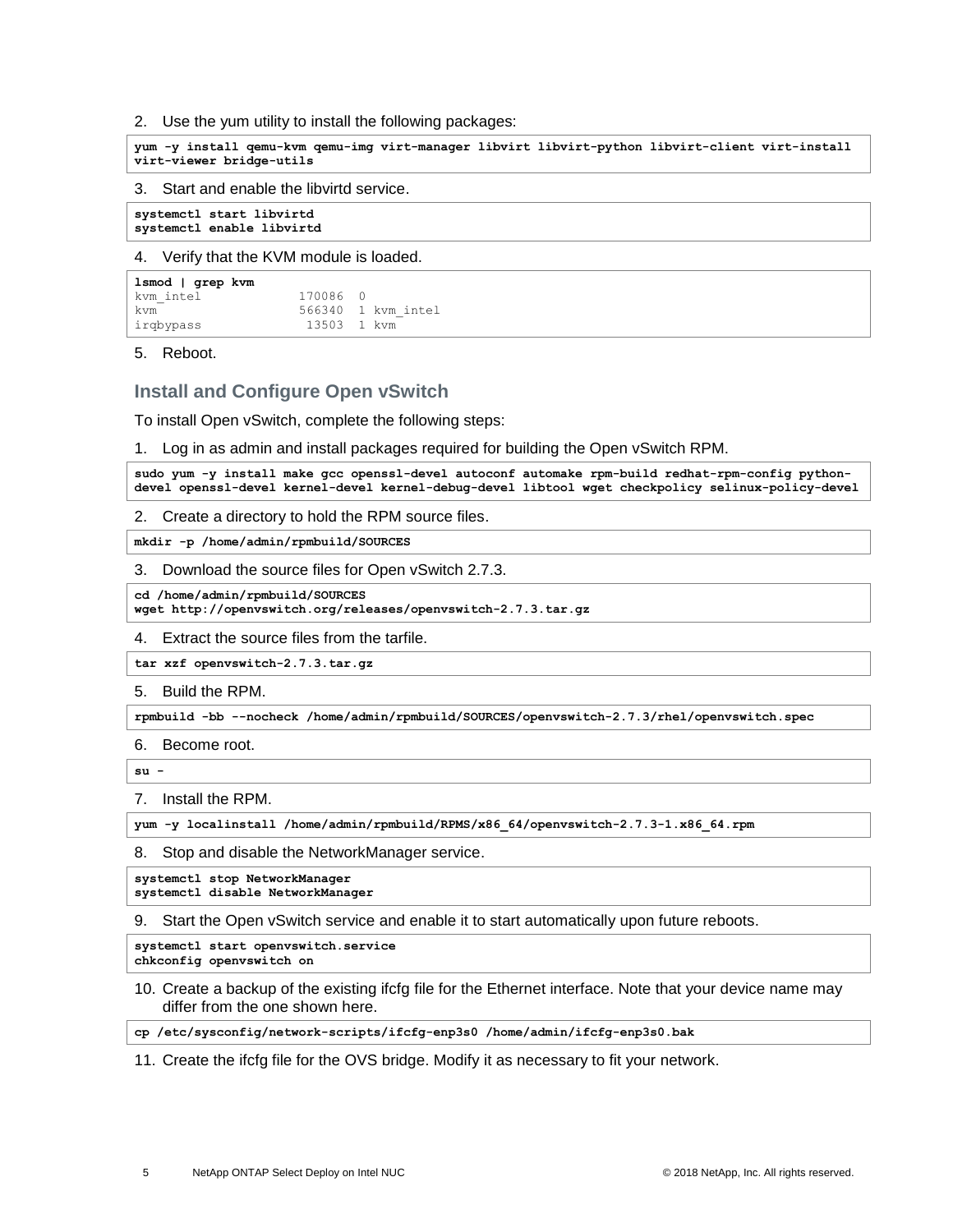**vi /etc/sysconfig/network-scripts/ifcfg-ovsbridge0**

DEVICE="ovsbridge0" BOOTPROTO="dhcp" ONBOOT="yes" TYPE="OVSBridge" DEVICETYPE="ovs"

12. Edit the ifcfg file for the Ethernet interface to associate it with the OVS bridge.

#### **vi /etc/sysconfig/network-scripts/ifcfg-enp3s0**

```
TYPE=Ethernet
DEVICE="enp3s0"
BOOTPROTO="none"
NAME=enp3s0
ONBOOT=yes
OVS_BRIDGE=ovsbridge0
TYPE="OVSPort"
DEVICETYPE="ovs"
```
13. Reboot.

14. Log in as root and verify the OVS installation.

```
[root@deploy ~]# ovs-vsctl -V
ovs-vsctl (Open vSwitch) 2.7.3
DB Schema 7.14.0
[root@deploy ~]# ovs-ofctl show ovsbridge0
OFPT FEATURES REPLY (xid=0x2): dpid:000094c691196b3a
n_tables:254, n_buffers:0
capabilities: FLOW_STATS TABLE_STATS PORT_STATS QUEUE_STATS ARP_MATCH_IP
actions: output enqueue set vlan vid set vlan pcp strip vlan mod dl_src mod dl_dst mod nw_src
mod_nw_dst mod_nw_tos mod_tp_src mod_tp_dst
1(enp3s0): addr:94:c6:91:19:6b:3a
     config: 0
     state: 0
    current: 1GB-FD AUTO NEG
     advertised: 10MB-HD 10MB-FD 100MB-HD 100MB-FD 1GB-FD COPPER AUTO_NEG AUTO_PAUSE 
AUTO_PAUSE_ASYM
     supported: 10MB-HD 10MB-FD 100MB-HD 100MB-FD 1GB-HD 1GB-FD COPPER AUTO_NEG
     speed: 1000 Mbps now, 1000 Mbps max
LOCAL(ovsbridge0): addr:94:c6:91:19:6b:3a
    config:
     state: 0
     speed: 0 Mbps now, 0 Mbps max
OFPT GET CONFIG REPLY (xid=0x4): frags=normal miss send len=0
```
### **Install the ONTAP Select Deploy VM**

To install the ONTAP Select Deploy VM, complete the following steps:

- 1. Log in as root.
- 2. Create a directory in which to store the ONTAP Select Deploy VM.

**mkdir /home/deployontap**

3. Using secure copy or another suitable file transfer method, copy the ONTAP Select Deploy raw disk image (downloaded from the [NetApp Support site\)](https://mysupport.netapp.com/) to the /home/deployontap directory you just created.

**scp ONTAPdeploy2.7.1.raw.tgz root@10.62.202.59:/home/deployontap**

4. Extract the contents of the compressed tar file.

```
cd /home/deployontap
```

```
tar -xvzf ONTAPdeploy2.7.1.raw.tgz
```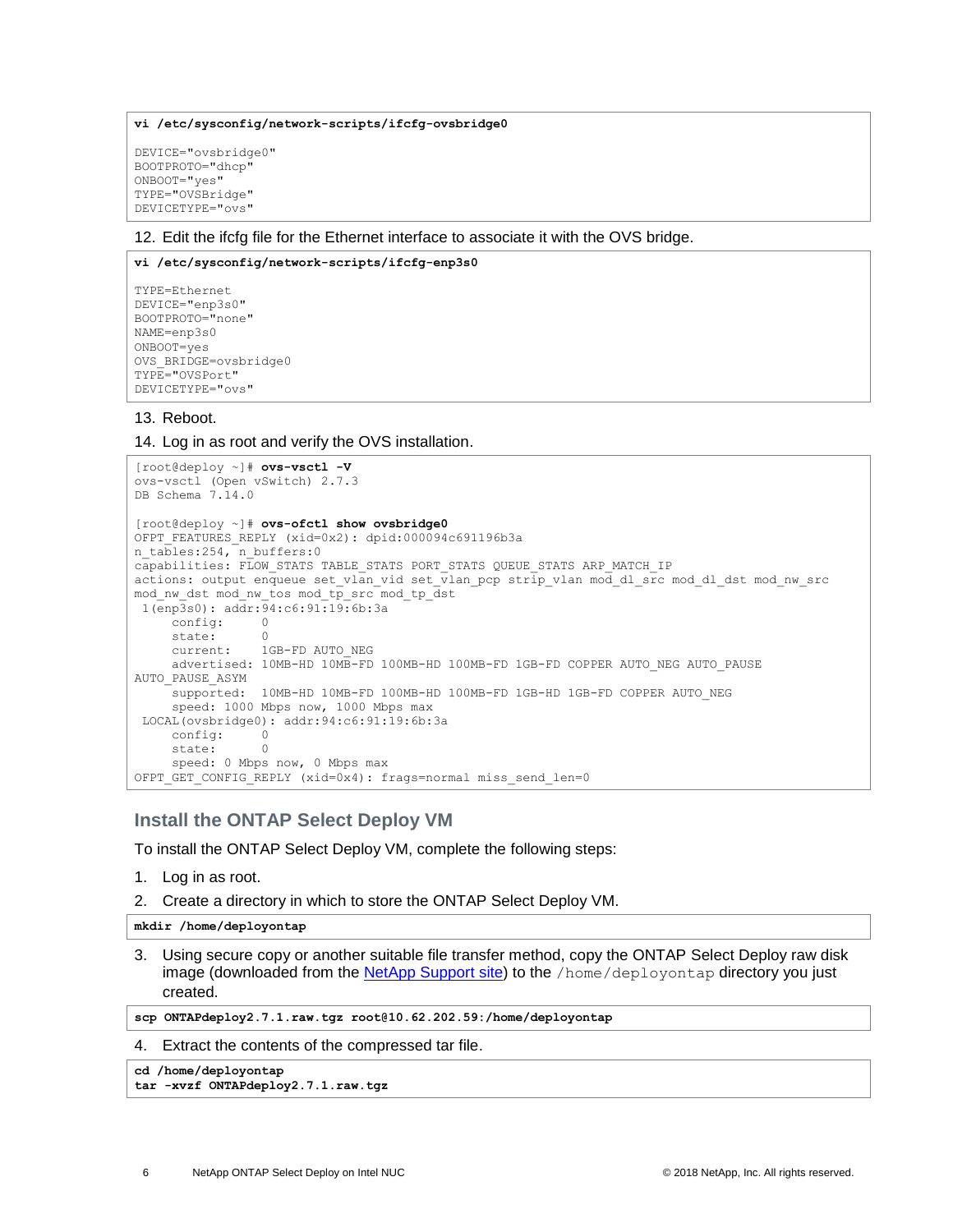5. Remove the compressed tar file.

#### **rm ONTAPdeploy2.7.1.raw.tgz**

#### 6. Install the Deploy VM.

```
[root@nuc deployontap]# virt-install --name=deployontap --vcpus=2 --ram=4096 --os-type=linux --
os-variant=generic --controller=scsi,model=virtio-scsi --disk 
path=/home/deployontap/ONTAPdeploy.raw,device=disk,bus=scsi,format=raw --network 
"type=bridge,source=ovsbridge0,model=virtio,virtualport_type=openvswitch" --console=pty --import 
--wait 0
Starting install...
```
Domain creation completed.

7. Configure the Deploy VM to start automatically when the KVM host starts.

```
[root@nuc deployontap]# virsh autostart deployontap
Domain deployontap marked as autostarted
```
## **Configure ONTAP Select Deploy**

To configure ONTAP Select Deploy, complete the following steps:

1. Connect to the console of the ONTAP Select Deploy VM.

virsh console deployontap

#### 2. Provide network configuration information.

```
Network Configuration
      ---------------------
Host name : deployontap
Use DHCP to set networking information? [n]: y
Selected host name : deployontap
Selected IP : From DHCP
Selected net mask : From DHCP
Selected gateway : From DHCP
Selected primary DNS : From DHCP
Selected secondary DNS: From DHCP
Search domains : From DHCP
Calculated network : From DHCP
Calculated broadcast : From DHCP
Are these values correct? [y]: y
```
3. Log in as admin using the password "admin123" and change the admin password.

```
deployontap login: admin
Password: ********
Linux deployontap 3.16.0-4-amd64 #1 SMP Debian 3.16.51-2 (2017-12-03) x86_64
The programs included with the Debian GNU/Linux system are free software;
the exact distribution terms for each program are described in the
individual files in /usr/share/doc/*/copyright.
Debian GNU/Linux comes with ABSOLUTELY NO WARRANTY, to the extent
permitted by applicable law.
NetApp ONTAP Select Deploy Utility.
Copyright (C) 2018 NetApp Inc.
All rights reserved.
Password change is required.
Enter current password: ********
Enter new password: ********
Retype new password: ********
Password for user "admin" updated successfully.
```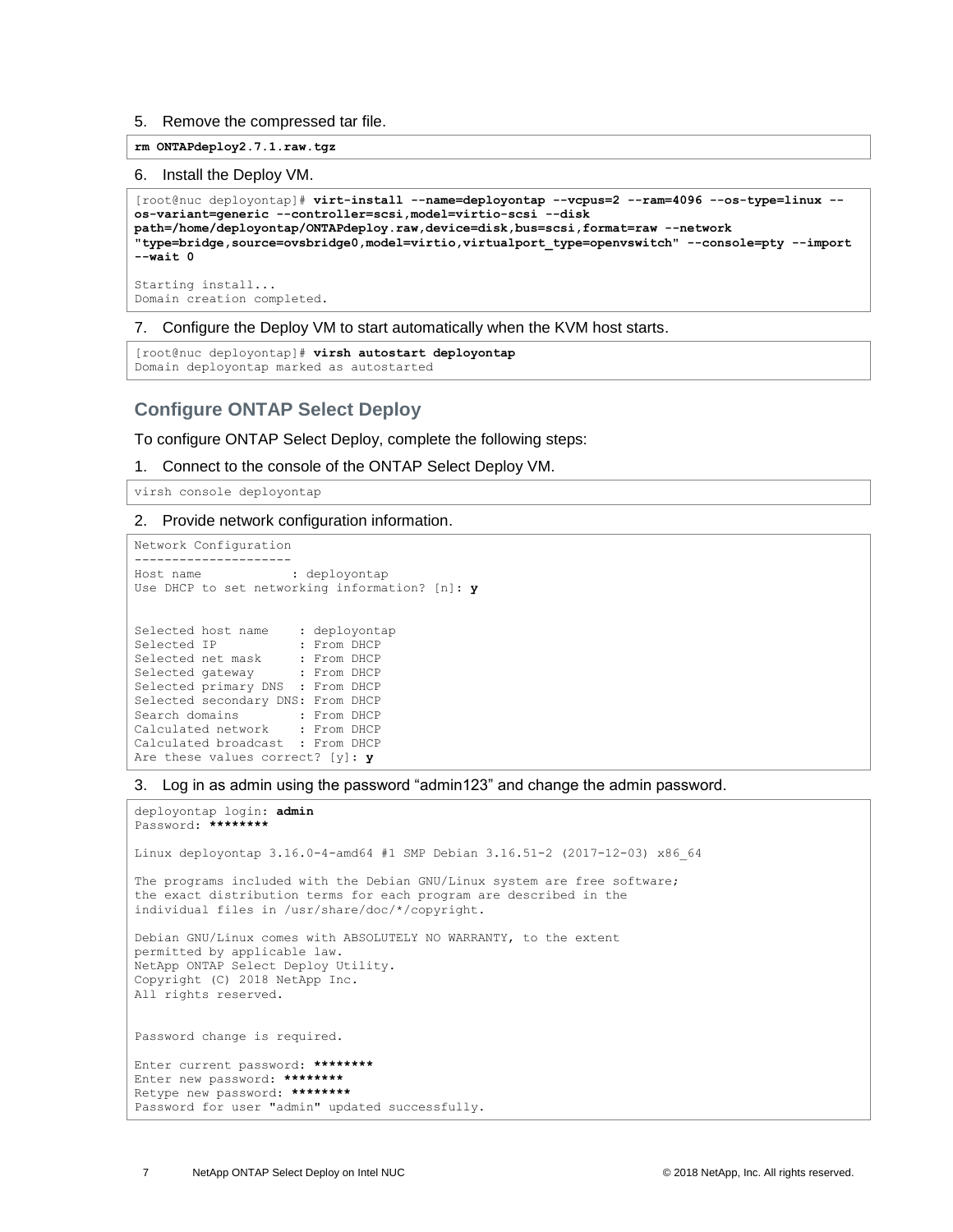#### 4. Provide AutoSupport<sup>®</sup> information.

```
AutoSupport Configuration
-------------------------
Enter Product Company: NetApp
Enter Proxy URL :
AutoSupport configuration set successfully.
```
5. Type CTRL-] to exit the virsh console session.

ONTAP Select Deploy is now configured. You can log in with a web browser and use Deploy to create new ONTAP Select cluster instances.

# <span id="page-7-0"></span>**3 ONTAP Select Deploy on Intel NUC Using ESXi**

This option uses a newer and faster Intel NUC with a seventh generation processor. This configuration was chosen because it works with VMware ESXi 6.5 using drivers included on the standard install media.

# <span id="page-7-1"></span>**3.1 Technology Requirements**

**Hardware Requirements**

[Table 1](#page-3-1) lists the hardware components that are required to implement Deploy on the NUC using ESXi.

**Table 3) Deploy on ESXi hardware requirements.**

| Hardware        | Quantity |
|-----------------|----------|
| Intel NUC7i3BNH |          |
| <b>RAM</b>      | 8GB      |
| SSD             | 128GB    |

### **Software Requirements**

[Table 2](#page-3-2) lists the software components that are required to implement Deploy on ESXi.

**Table 4) Deploy on ESXi software requirements.**

| Software                   | Version |
|----------------------------|---------|
| VMware ESXi                | 6.5u1   |
| <b>ONTAP Select Deploy</b> | 2.7.2   |

# <span id="page-7-2"></span>**3.2 Deployment Procedures**

Deploying the solution requires the following tasks:

- Install ESXi.
- Install the ONTAP Select Deploy VM.
- Verify the ONTAP Select Deploy configuration.

# **Install ESXi**

To install ESXi, complete the following steps:

1. Create a bootable USB thumb drive with ESXi 6.5u1.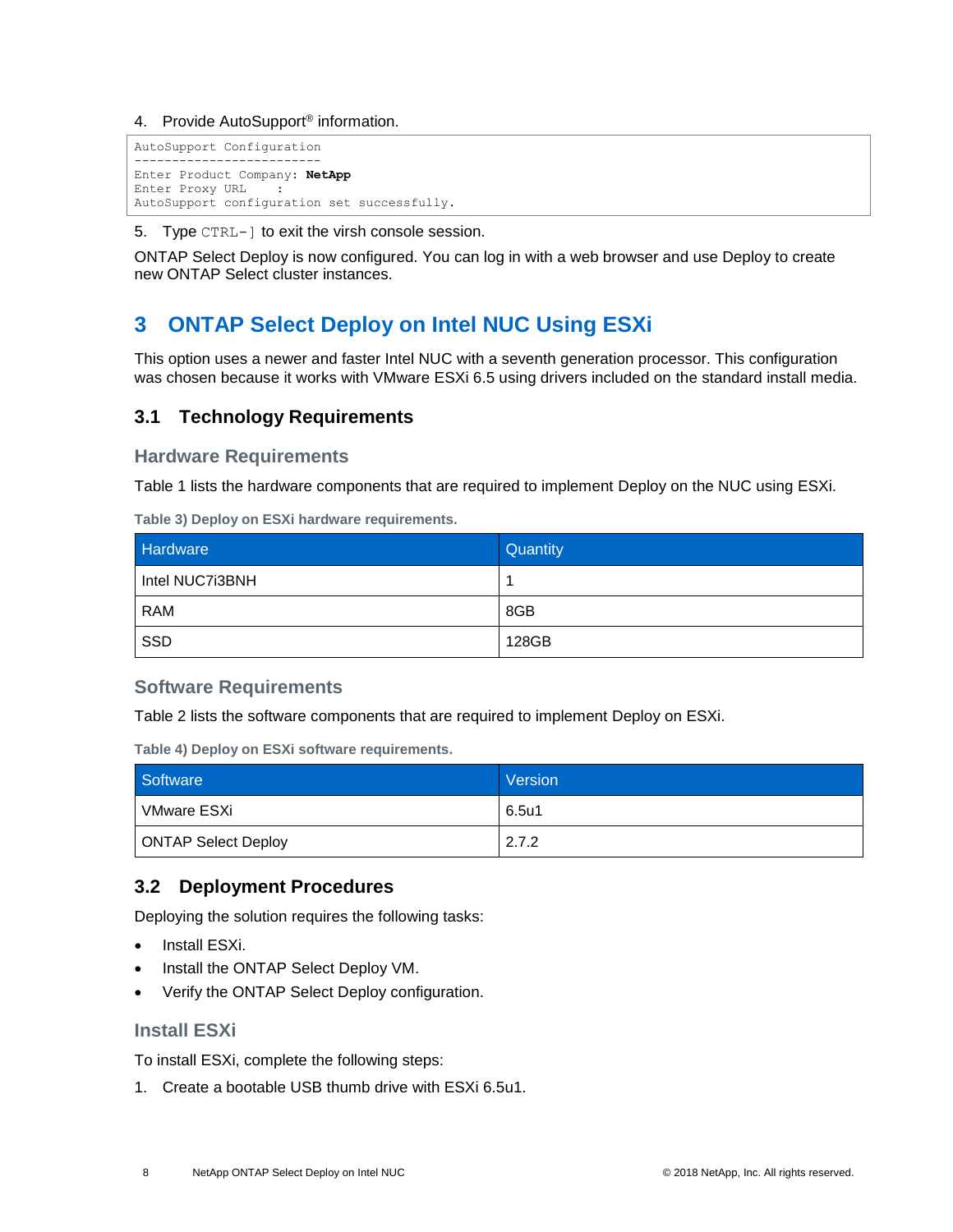- 2. Boot the NUC using this USB drive.
- 3. Press Enter at the Welcome to the VMware ESXi 6.5.0 Installation screen to begin the installation.
- 4. Press F11 to accept the EULA.
- 5. Select the local NUC SSD as the installation target.
- 6. Select the appropriate keyboard layout.
- 7. Enter and confirm a root password.
- 8. Press F11 to install ESXi.
- 9. Remove the USB drive and press Enter to reboot when the installation is complete.
- 10. Press F2 and log in as root.
- 11. Navigate to the Configure Management Network option and select it.
- 12. Navigate to IPV4 Configuration and select it.
- 13. Apply the appropriate network settings for your network.
- 14. Press ESC twice to exit the management network wizard and to log out.
- 15. Use a web browser to log in using the IP address you assigned to the NUC.
- 16. Log in as root, using the password assigned in step 7.
- 17. Navigate to Host > Manage > Licensing and add the ESXi license key.

# **Install the ONTAP Select Deploy VM**

To install the ONTAP Select Deploy VM, complete the following steps:

- 1. Log in to the ESXi host using a web browser.
- 2. Right-click the host and select Create/Register VM.
- 3. Select Deploy a Virtual Machine from an OVF or OVA File and click Next.

| New virtual machine          |                                                  |                                                          |
|------------------------------|--------------------------------------------------|----------------------------------------------------------|
| 1 Select creation type<br>✔  | <b>Select creation type</b>                      |                                                          |
| 2 Select OVF and VMDK files  | How would you like to create a Virtual Machine?  |                                                          |
| 3 Select storage             |                                                  |                                                          |
| 4 License agreements         |                                                  | This option guides you through the process of creating a |
| <b>5 Deployment options</b>  | Create a new virtual machine                     | virtual machine from an OVF and VMDK files.              |
| <b>6 Additional settings</b> | Deploy a virtual machine from an OVF or OVA file |                                                          |
| 7 Ready to complete          | Register an existing virtual machine             |                                                          |
| <b>vm</b> ware               |                                                  |                                                          |
|                              |                                                  | Cancel<br>Back<br>Finish<br>Next                         |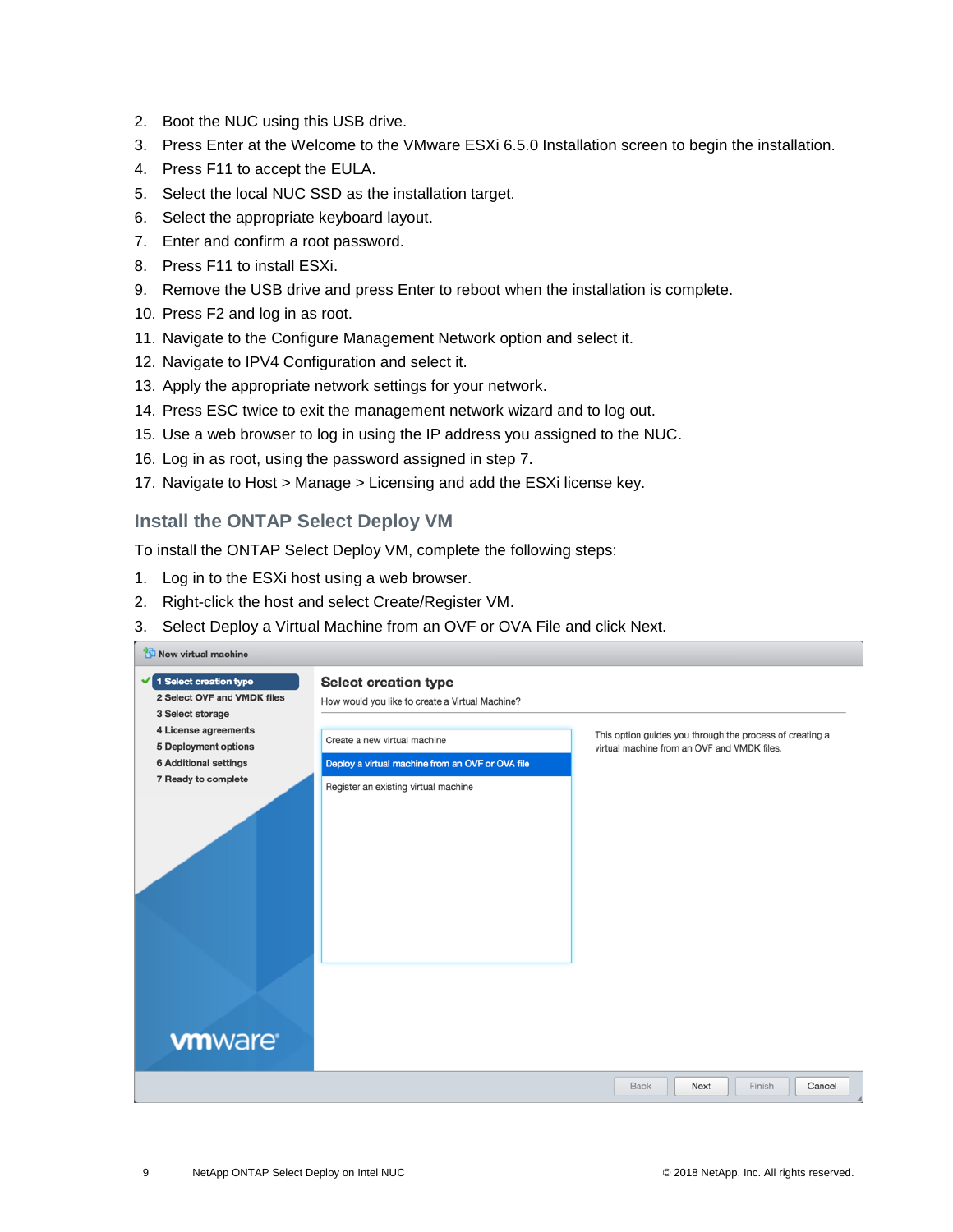- 4. Enter a name for the Deploy VM.
- 5. Click the blue rectangle and choose the ONTAP Select Deploy OVA, then click Next.



- 6. Choose the local NUC datastore and click Next.
- 7. Verify that Power on Automatically is selected and click Next.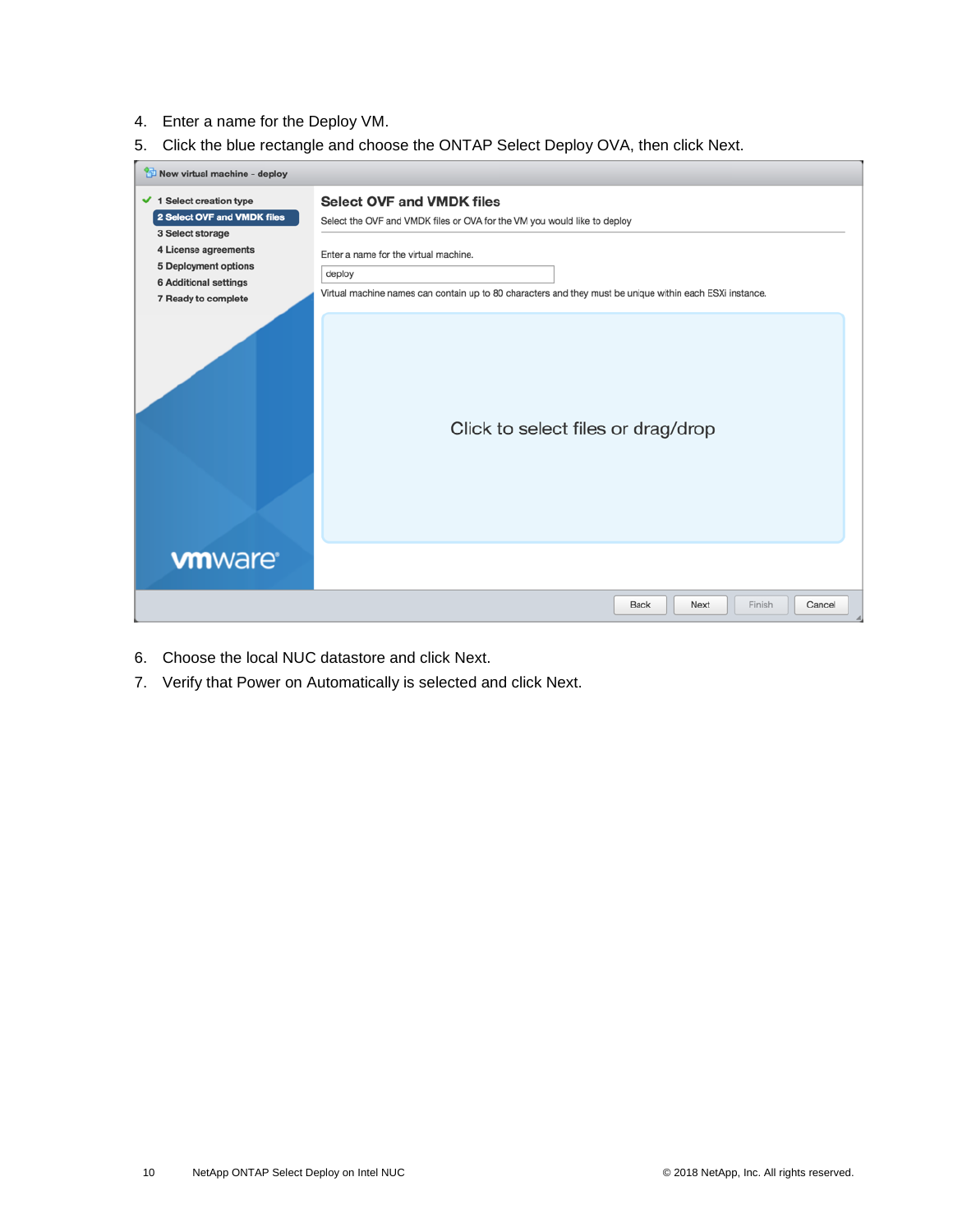| New virtual machine - deploy                                                                             |                                                        |                                                                             |
|----------------------------------------------------------------------------------------------------------|--------------------------------------------------------|-----------------------------------------------------------------------------|
| $\checkmark$ 1 Select creation type<br>2 Select OVF and VMDK files<br>✓<br>$\checkmark$ 3 Select storage | <b>Deployment options</b><br>Select deployment options |                                                                             |
| 4 Deployment options<br>✓<br><b>5 Additional settings</b><br>6 Ready to complete                         | Network mappings                                       | ONTAP Select Deploy VM Network<br><b>VM Network</b><br>$\blacktriangledown$ |
|                                                                                                          | Disk provisioning                                      | $\bigcirc$ Thin $\bigcirc$ Thick                                            |
|                                                                                                          | Power on automatically                                 | $\overline{\mathsf{v}}$                                                     |
|                                                                                                          |                                                        |                                                                             |
| <b>vm</b> ware                                                                                           |                                                        |                                                                             |
|                                                                                                          |                                                        | Finish<br>Cancel<br>Back<br>Next                                            |

8. Under Additional Settings, expand the A and B categories and provide the required configuration information, then click Next.

| $\checkmark$ 1 Select creation type<br>2 Select OVF and VMDK files<br>✔<br>3 Select storage<br>✓ | <b>Additional settings</b><br>Additional properties for the VM |                   |
|--------------------------------------------------------------------------------------------------|----------------------------------------------------------------|-------------------|
| 4 Deployment options<br>✔<br><b>5 Additional settings</b>                                        | - A. ONTAP Select Deploy Properties                            |                   |
| 6 Ready to complete                                                                              | Administrative Password                                        |                   |
|                                                                                                  | Administrative Password confirm                                |                   |
|                                                                                                  | Product Company                                                | NetApp            |
|                                                                                                  | Proxy URL                                                      |                   |
|                                                                                                  | ▼ B. Networking                                                |                   |
|                                                                                                  | <b>IP Address</b>                                              | 192.168.1.100     |
|                                                                                                  | Netmask                                                        | 255.255.255.0     |
|                                                                                                  | Gateway                                                        | 192.168.1.1       |
|                                                                                                  | <b>Host Name</b>                                               | deploy            |
|                                                                                                  | Primary DNS address                                            | 192.168.1.1       |
|                                                                                                  | Secondary DNS address                                          | 192.168.1.2       |
| <b>vm</b> ware                                                                                   | <b>Search Domains</b>                                          | deploy.netapp.com |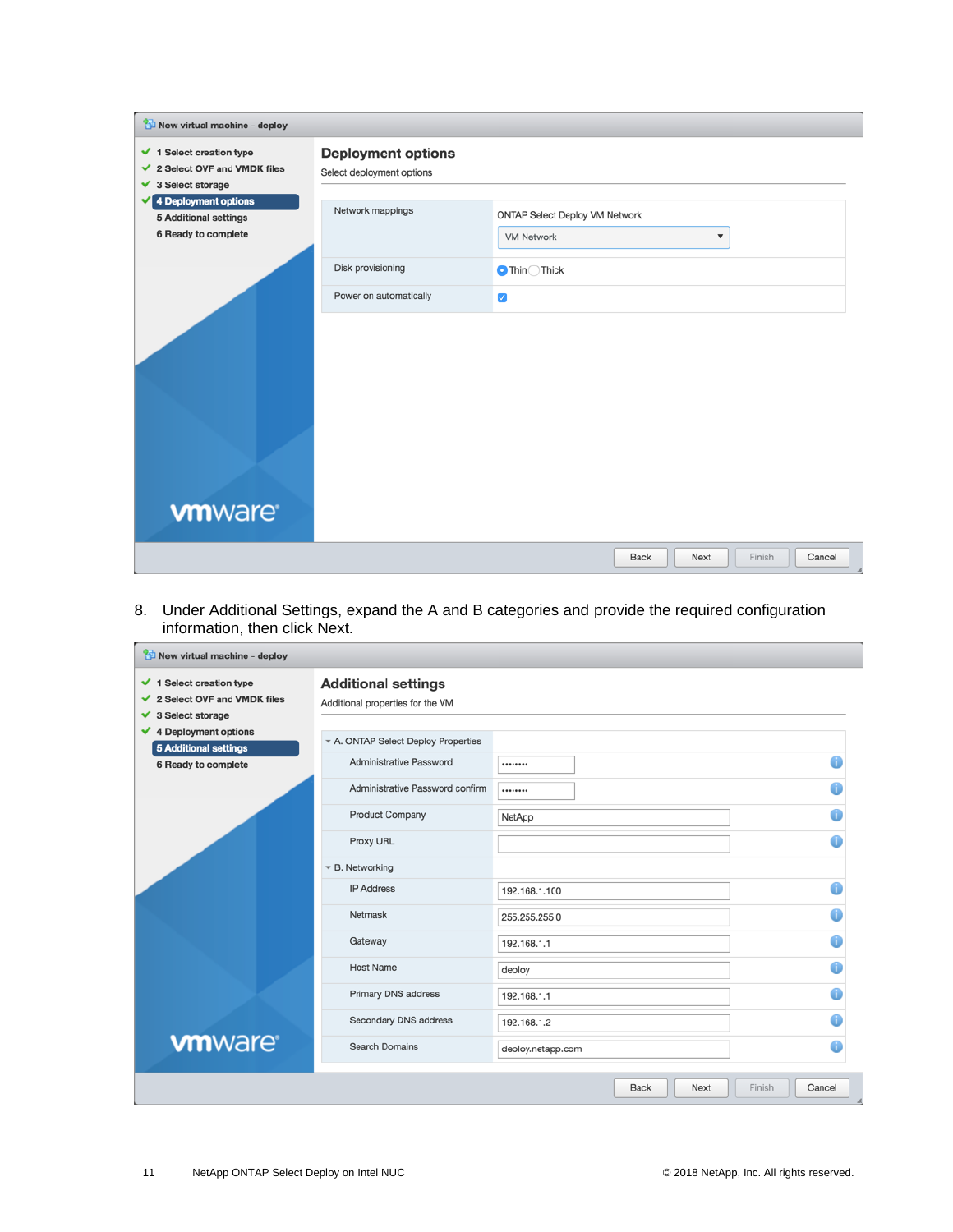- 9. Review and confirm your settings, then click Finish.
- 10. After the VM creation task completes, the VM is powered on automatically.

# **Verify the ONTAP Select Deploy Configuration**

To verify the ONTAP Select Deploy configuration, complete the following steps:

- 1. Open the Deploy VM console.
- 2. Log in as admin using the password assigned in the previous section.
- 3. Run the deploy show-network and system config show commands and verify that the output matches the settings specified in the previous section.

| deploy                                                                                                                        |                                                                                                                                                                                                    | <b>EEEE C</b> Actions 3 |  |  |  |
|-------------------------------------------------------------------------------------------------------------------------------|----------------------------------------------------------------------------------------------------------------------------------------------------------------------------------------------------|-------------------------|--|--|--|
| deploy login: admin<br>Password:                                                                                              | Linux deploy 3.16.0-4-amd64 #1 SMP Debian 3.16.51-2 (2017-12-03) x86_64                                                                                                                            |                         |  |  |  |
|                                                                                                                               | The programs included with the Debian GNU/Linux system are free software;<br>the exact distribution terms for each program are described in the<br>individual files in /usr/share/doc/*/copyright. |                         |  |  |  |
| permitted by applicable law.<br>NetApp ONTAP Select Deploy Utility.<br>Copyright (C) 2018 NetApp Inc.<br>All rights reserved. | Debian GNU/Linux comes with ABSOLUTELY NO WARRANTY, to the extent                                                                                                                                  |                         |  |  |  |
| (ONTAPdeploy) deploy show-network                                                                                             |                                                                                                                                                                                                    |                         |  |  |  |
| Field                                                                                                                         | l Value                                                                                                                                                                                            |                         |  |  |  |
| Deploy Hostname I deploy<br>I FODN<br>Deploy IPv4   192.168.1.100  <br>Deploy Netmask 1 255.255.255.0 1                       | I None                                                                                                                                                                                             |                         |  |  |  |
| (ONTAPdeploy) system config show                                                                                              | -------------                                                                                                                                                                                      |                         |  |  |  |
| Field                                                                                                                         | $U$ alue                                                                                                                                                                                           |                         |  |  |  |
| system_id<br>hostname<br>proxy_url<br>product_version 1 2.7<br>product company<br>product_site<br>product_build_no   4780942  | l 5ec1d826-5e70-11e8-a46c-000c2959e7d9<br>l deploy<br>l NetApp                                                                                                                                     |                         |  |  |  |
| (ONTAPdeploy)                                                                                                                 |                                                                                                                                                                                                    |                         |  |  |  |

ONTAP Select Deploy is now configured. You can log in with a web browser and use Deploy to create new ONTAP Select cluster instances.

# <span id="page-11-0"></span>**Conclusion**

ONTAP Select Deploy is a critical component of an ONTAP Select infrastructure. Because it is packaged as a VM, it is easy to install it wherever there is a hypervisor with sufficient resources available to host the Deploy VM. The Intel NUC makes an ideal deployment target when a low-cost, small-form-factor solution is required. Although two specific hardware configurations were tested for this report, additional NUC configurations might work as well, provided that they contain the necessary compute resources and are compatible with the chosen hypervisor.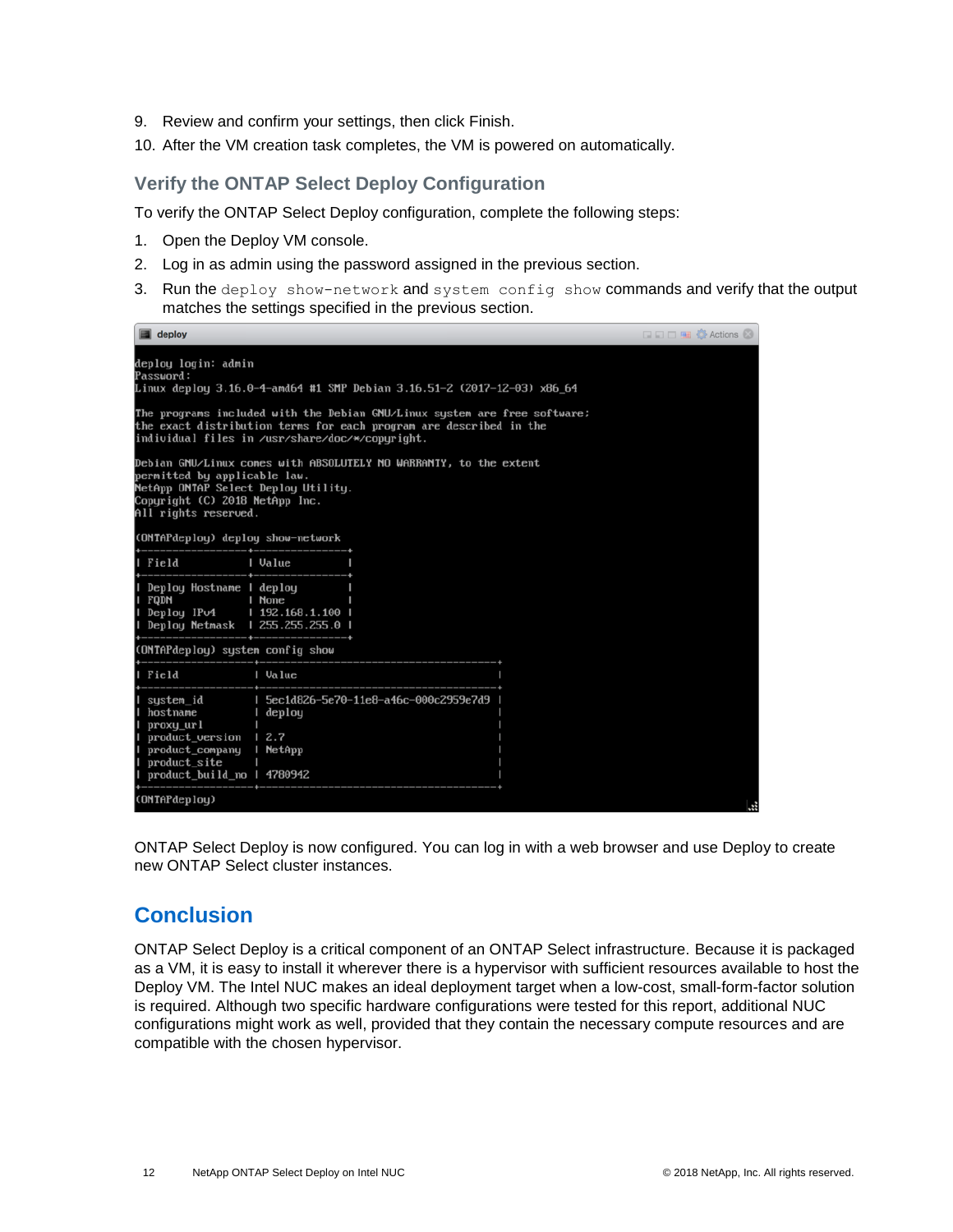# <span id="page-12-0"></span>**Where to Find Additional Information**

To learn more about the information described in this document, refer to the following documents and/or websites:

- ONTAP Select Documentation Center <https://mysupport.netapp.com/documentation/productlibrary/index.html?productID=62293>
- ONTAP Select Resources <https://mysupport.netapp.com/info/web/ECMLP2556945.html>

# <span id="page-12-1"></span>**Version History**

| <b>Version</b> | Date      | Document Version History |
|----------------|-----------|--------------------------|
| Version 1.0    | June 2018 | Initial release          |